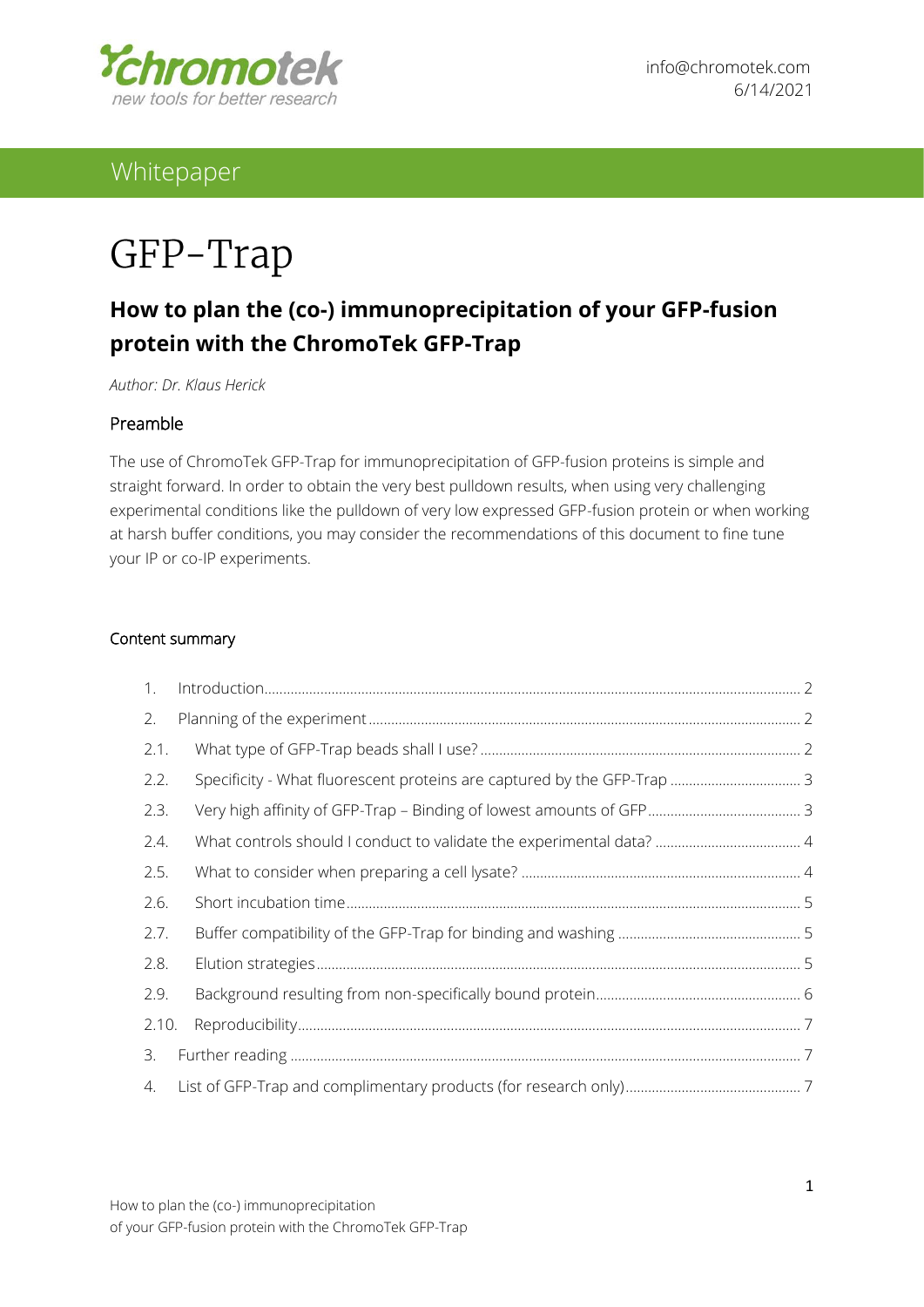

# <span id="page-1-0"></span>1. Introduction

With more than 1,600 literature references the ChromoTek GFP-Trap is the gold standard for the (co-) immunoprecipitation of GFP-fusion proteins. GFP-Trap is used in hundreds of laboratories worldwide because of its excellent performance.

The affinity ligand of the GFP-Trap is an anti-GFP Nanobody that is derived from a heavy chain antibody from alpaca. The antigen binding domain of a heavy chain antibody is called VHH or Nanobody. The GFP VHH has several outstanding advantages: high affinity of 1 pM, extreme stability even in high concentrations of chaotropic reagents and detergents, and binding to correctly folded GFP (fusion protein) only. Furthermore, the GFP-VHH is thoroughly characterized and highly validated.



Figure 1: GFP-Trap: anti-GFP-VHH coupled to an agarose, magnetic agarose, bead or Dynabead

### <span id="page-1-1"></span>2. Planning of the experiment

Here, we discuss certain aspects you may want to consider when planning the (co-) immunoprecipitation of your GFP-fusion protein of interest.

### <span id="page-1-2"></span>2.1. What type of GFP-Trap beads shall I use?

GFP-Trap is available in 3 kinds of beads: agarose, magnetic agarose, and magnetic particles M-270. What GFP-Trap shall I use?

- GFP-Trap Agarose, when lowest background and high binding capacity IP is needed.
- GFP-Trap Magnetic Agarose, when magnetic separation and high binding capacity IP is needed.
- GFP-Trap Magnetic Particles M-270, when very large proteins/complexes are investigated, and magnetic separation is needed for IP.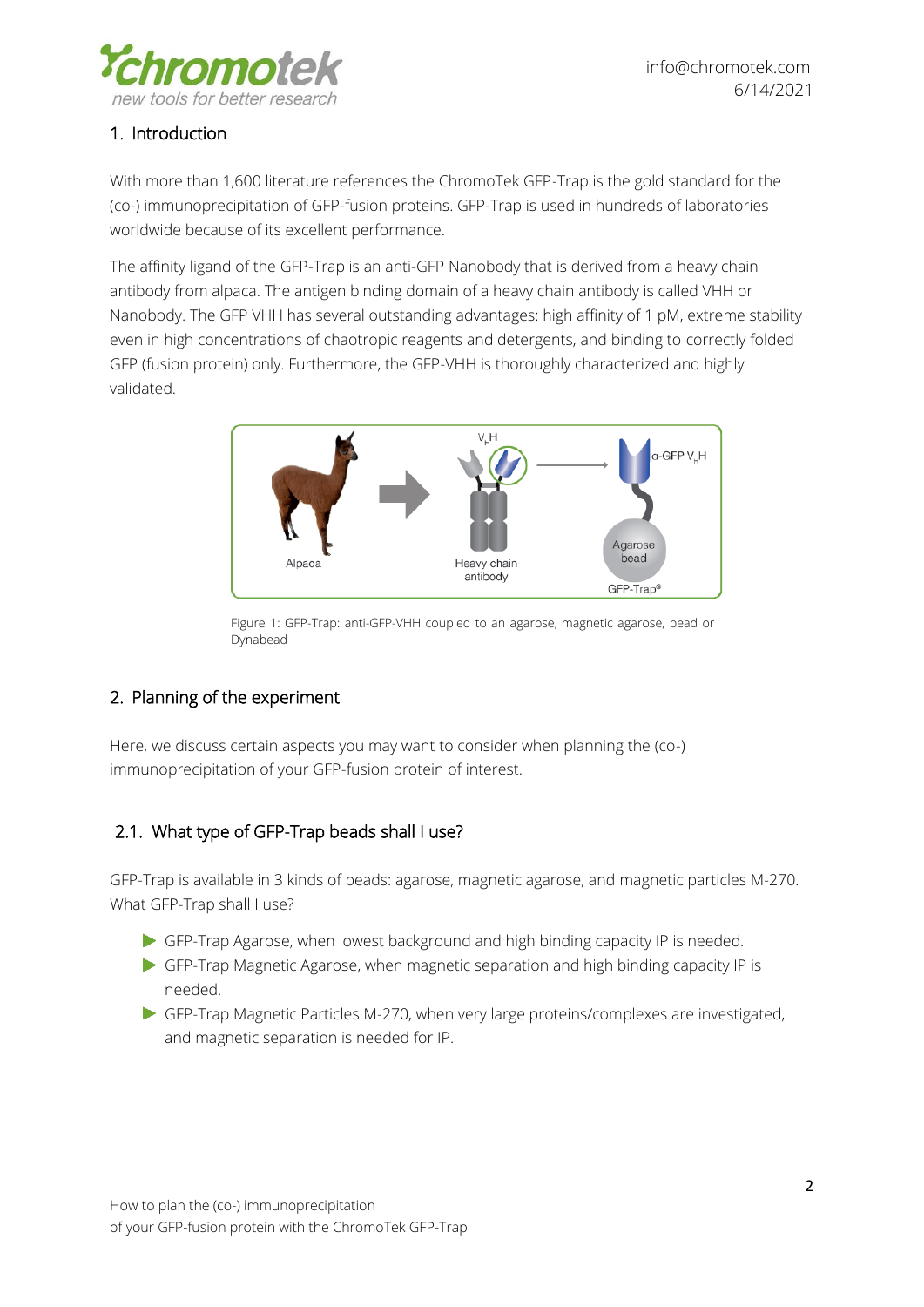

Specifications of GFP-Trap Agarose, Magnetic Agarose, and Magnetic Particles M-270:

|                                     | Agarose                      | Magnetic Agarose                      | Magnetic Particles M-270                        |
|-------------------------------------|------------------------------|---------------------------------------|-------------------------------------------------|
| Matrix                              | Agarose<br>(4% cross-linked) | Magnetic agarose<br>(6% cross linked) | Magnetic Particles M-270                        |
| Bead form                           | Porous                       | Porous; sold iron core                | Solid                                           |
| Ligand                              | GFP-VHH                      | GFP-VHH                               | GFP-VHH                                         |
| GFP-tagged<br>protein size*         | Small to large size          | Small to large size                   | Small to very large size; no<br>size limitation |
| Color                               | White                        | <b>Black</b>                          | Brown                                           |
| Medium<br>particle size             | 90 µm                        | 40 µm                                 | 2.8 µm                                          |
| Binding capacity                    | 12 µg/ 10 µL                 | 8 µg/ 10 µL                           | 1 µg/ 10 µL                                     |
| Background                          | Very low                     | Low<br>Low                            |                                                 |
| Magnetic separation<br>& automation | No                           | Yes                                   | Yes                                             |
| May be centrifuged<br>un to         | $2,500 \times g$             | 800 x g                               | $8,000 \times g$                                |

#### **GFP-Trap**

\*Does depend on protein size and shape, protein multimers, complexes and interaction partners

### <span id="page-2-0"></span>2.2. Specificity - What fluorescent proteins are captured by the GFP-Trap

The GFP-Trap specifically binds to most of the common GFP derivatives. Visit [www.chromotek.com](http://www.chromotek.com/) for a complete list. The ChromoTek GFP-Trap only binds properly folded, i.e. active, GFP variants. Crystal structure data show that this is because the anti-GFP-Nanobody binds to a three-dimensional epitope of GFP. Therefore, the anti-GFP-Nanobody is not suitable for detection of GFP-fusion protein in Western Blots. For Western Blot detection of GFP (-fusion proteins) ChromoTek recommends the traditional monoclonal anti-GFP antibody [3H9] or the polyclonal anti-GFP antibody [PABG1] (see list of products and complementary products at end of document).

### <span id="page-2-1"></span>2.3. Very high affinity of GFP-Trap – Binding of lowest amounts of GFP

The capture of proteins by Nanobodies and antibodies is a steady state reaction. The amount of bound protein depends on the affinity/dissociation constant of the Nanobody and the protein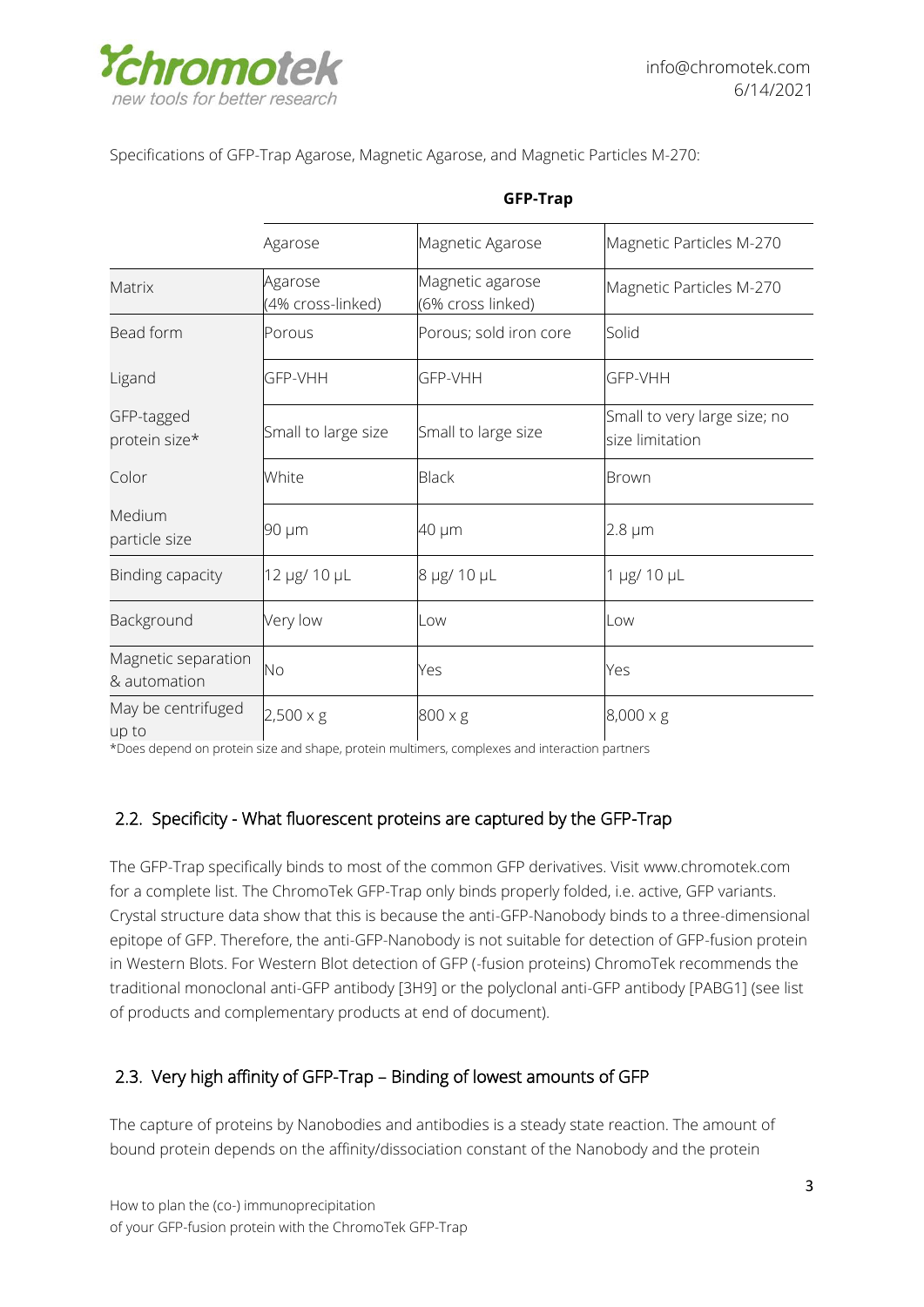

concentration. When the protein concentration equals the dissociation constant of the Nanobody, 50% of the cell lysate's protein is captured. At a protein concentration of 10 times the KD 90% and at a protein concentration of 100 times the KD 99% of the protein from the cell lysate is bound. The 1 pM very high-affinity (low KD) GFP-Trap effectively immunoprecipitates even lowest concentrations of GFP-fusion proteins, possibly at or even below the detection limit of SDS-PAGE and Western blotting.

# <span id="page-3-0"></span>2.4. What controls should I conduct to validate the experimental data?

Below find some suggested controls for IP and Co-IP applications:

For Immunoprecipitation (IP):

GFP-Trap for IP of GFP-fusions and a non-relevant Nano-Trap as negative control, e.g. GST-Trap

For Co-Immunoprecipitation (Co-IP) of protein complex AB:

- state obtained from untransformed cells
- lysate from cells expressing protein A
- lysate from cells expressing protein B
- lysate from cells expressing both A and B

#### <span id="page-3-1"></span>2.5. What to consider when preparing a cell lysate?

Lysis buffers:

- A non-denaturing lysis buffer is recommended because proteins will remain in their native conformation. This is also important when doing a Co-IP.
- The RIPA (Radio Immunoprecipitation Assay) buffer might denature proteins or disrupt protein complexes.
- Even harsher buffers comprising high concentrations of chaotropic reagents like 8 M urea are recommended to completely inhibit protease activity for the MS analysis of phosphorylation sites.

Inhibitors:

- Add protease inhibitors to prevent proteolysis!
- Preserve posttranslational modifications of your protein and add e.g. phosphatase inhibitors!
- $\blacktriangleright$  Prevent degradation of your protein by keeping your cell lysates on ice!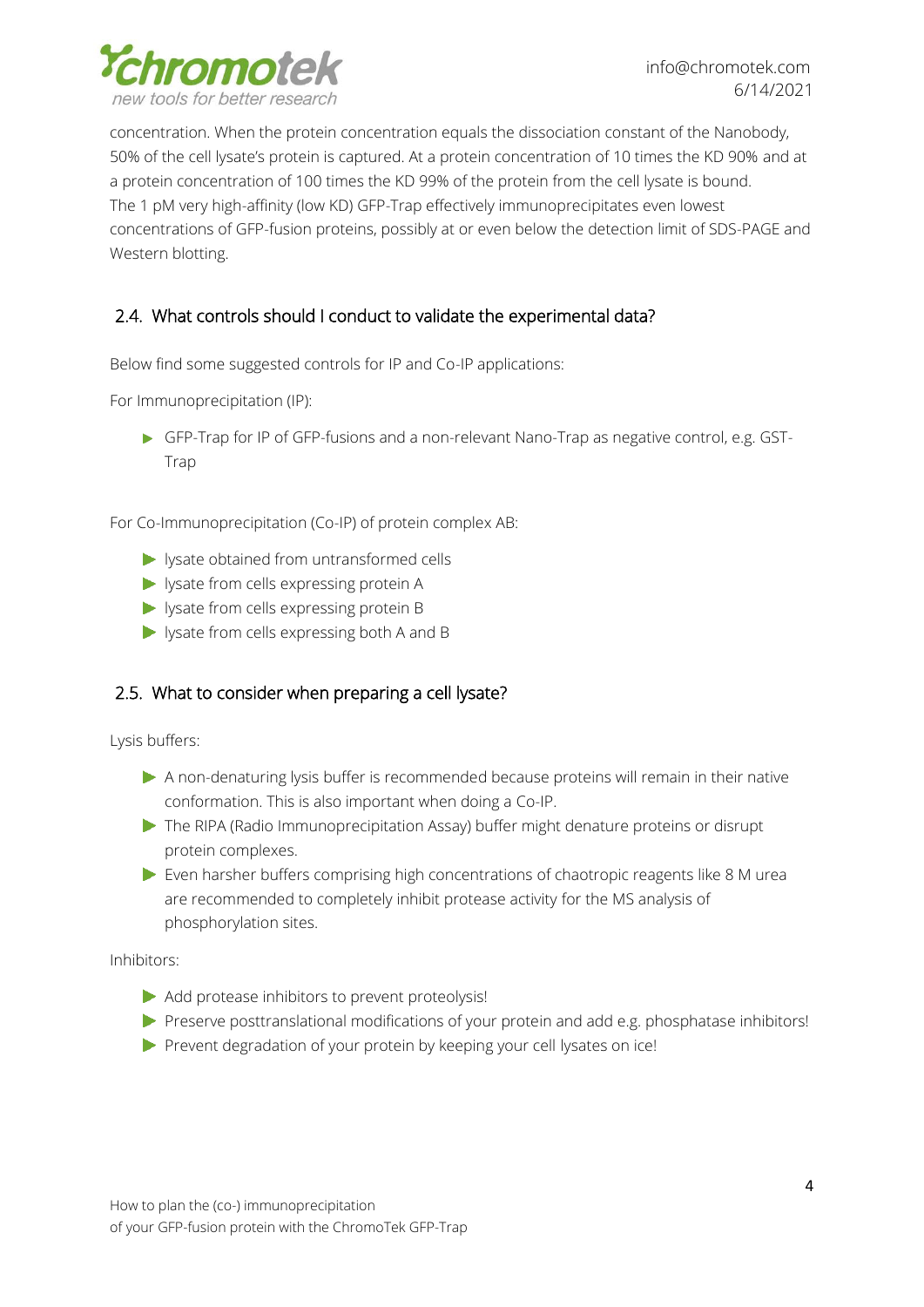

# <span id="page-4-0"></span>2.6. Short incubation time

Since the GFP-Nanobody is covalently coupled to the beads, the GFP-Trap beads are ready-to-use and can be directly added to the prepared lysate. No pre-incubation with an antibody with protein A/G is necessary.

The GFP-fusion proteins bind quickly to GFP-Trap because the GFP-Nanobody has a high binding rate (kon): the binding of GFP-fusions is completed within 5-30 minutes. However, the GFP-VHH's low dissociation rate (koff) allows for prolonged incubation times and if the protocol requires extensive washing steps. Please note that for co-immunoprecipitation also the binding and dissociation rates of the protein complex' partners may have to be considered (if known). Hence, ChromoTek typically recommends a 1-hour incubation time for the immunoprecipitation. An overnight incubation is not recommended, because the risk of protein degradation and non-specific protein binding increase over time.

# <span id="page-4-1"></span>2.7. Buffer compatibility of the GFP-Trap for binding and washing

| Salt     | Chaotropic<br>reagents             | <b>Reducing</b><br>agents     | <b>Detergents</b>                                                               | Other        |
|----------|------------------------------------|-------------------------------|---------------------------------------------------------------------------------|--------------|
| 2 M NaCl | 8 M Urea<br>4 M<br>Guanidinium·HCl | $\Box$ mM DTT*<br>0.2 mM TCEP | $1\%$ SDS*<br>1% Triton™ X-100<br>2% Nonidet™ P40 Substitute<br>3% Deoxycholate | 30% Glycerol |

The GFP-Trap is compatible with most wash buffers and stable under harsh conditions:

\*GFP-Trap Magnetic Particles M-270: 10 mM DTT; 0.2% SDS

# <span id="page-4-2"></span>2.8. Elution strategies

Bound GFP fusion proteins cannot be eluted from GFP-Trap by means of competitive elution or chaotropic reagents like 8 M urea, because of the formation of an extraordinary stable complex of the GFP-fusion protein with the GFP-Trap (for further discussion see whitepaper [Unique Thermal & Chemical Stability of the ChromoTek GFP-Binding Protein:GFP Complex\)](http://resources.chromotek.com/gfp-binding-protein-complex-stability).

Therefore, harsher elution conditions are needed to disrupt the GFP-Nanobody:GFP complex or alternatively to release the fusion protein by proteolytic cleavage:

- Elution by pH shift  $(200 \text{ mM})$  glycine pH 2.5)
- Elution with SDS-sample buffer (Laemmli) for SDS/PAGE and/or Western blotting
- Elution by enzymatic cleavage using TEV protease

See the Application Note [How to elute bound GFP-fusion protein from GFP-Trap](https://resources.chromotek.com/an_elution_of_gfp-fusion-proteins_from_gfp-trap) for step-by-step description of the above elution options.

How to plan the (co-) immunoprecipitation of your GFP-fusion protein with the ChromoTek GFP-Trap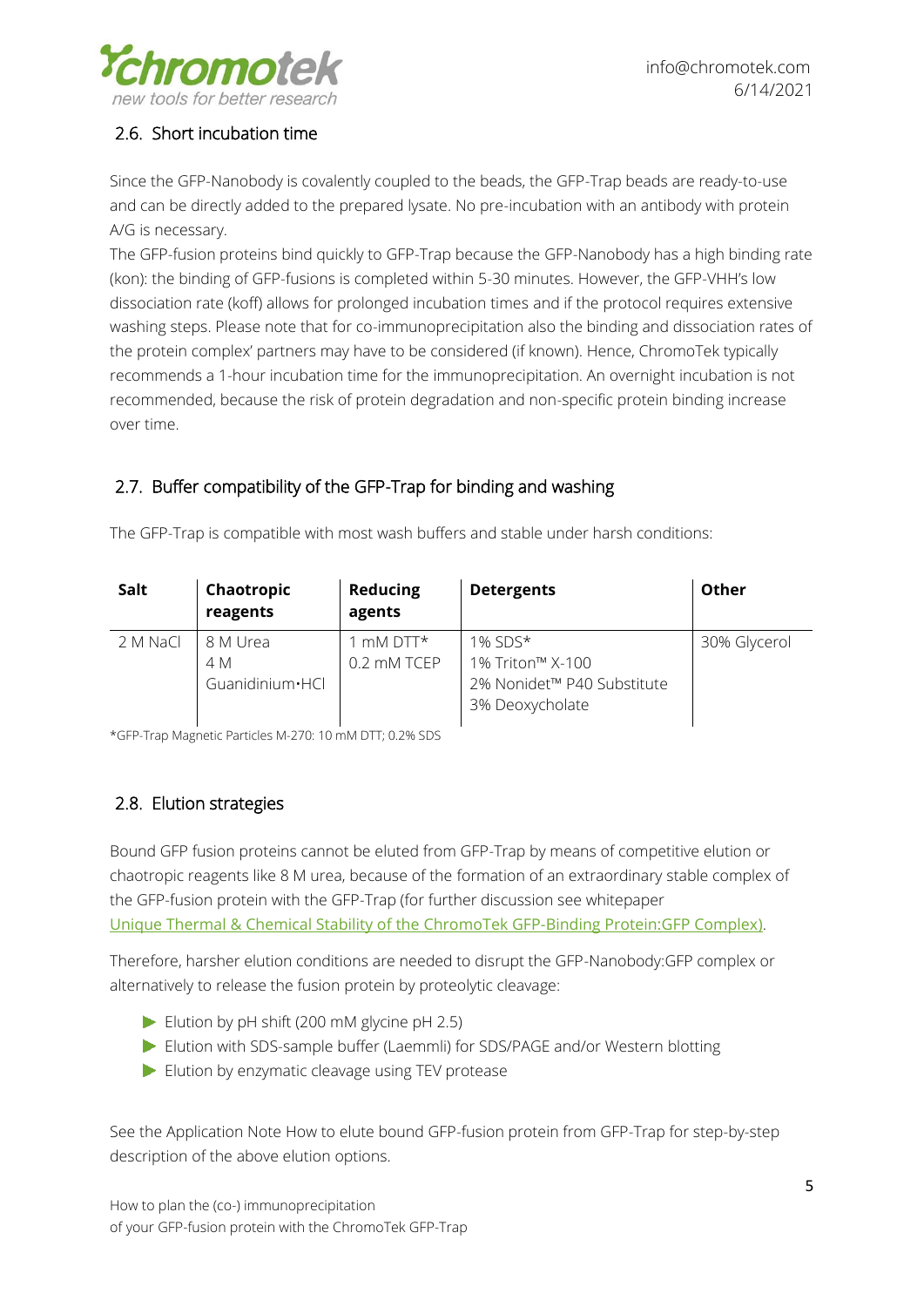

NB: Please consider whether you really need to elute the bound protein of interest from the beads rather than conduct the downstream analysis "on-bead":

- Proteins can be digested when still coupled to the beads for subsequent mass spectrometry analysis.
- Enzymatic activity assays can be performed when still coupled to the beads if the active center is not blocked.

Click here for "on-[bead digest protocol for mass spectrometry"](http://www.chromotek.com/fileadmin/user_upload/pdfs/Application_notes/App_note_ChromoTek_on_bead_digest_protocol.pdf)

#### <span id="page-5-0"></span>2.9. Background resulting from non-specifically bound protein

By nature, every type of bead and every binding molecule may non-specifically bind some proteins. This results in unwanted protein background during the IP:

Non-specific binding to the beads: Proteins and DNA of the cell lysate can bind nonspecifically to the beads. Besides enhanced washing, preclearing the cell extract with plain beads (e.g. binding control beads, see table of products and complementary products at end of document) prior to the actual immunoprecipitation experiment can reduce the background.

The Magnetic Particles M-270 are very inert and hence show only minor non-specifically binding. Therefore, unconjugated Magnetic Particles M-270 shouldn't be used for preclearing. (To investigate unspecific binding to GFP-Trap Magnetic Particles M-270, we recommend conducting the IP with mock cell lysate without GFP-fusion or with GFP only.)

- **Non-specific binding to the GFP Nanobody:** The affinity ligand can also non-specifically bind to proteins of the cell lysate. Frequently this is the case if the buffer composition partly denatures cell lysate proteins, which may bind to the GFP Nanobody through exposed hydrophobic patches. Harsher washing conditions (e.g. addition of detergents) and increased washing steps can help to reduce non-specific binding. Alternatively, you may use a Nano-Trap with a different specificity (i.e. Myc-Trap, Spot-Trap, GST-Trap etc.) for preclearing.
- Non-specific binding to the fusion protein: Similar to non-specific binding to the GFP Nanobody, (partly) unfolded proteins can also bind to the GFP-fusion protein. In this case, harsher washing conditions (e.g. addition of detergents) and increased washing steps can help to reduce non-specific binding.

#### CRAPome:

Background levels by non-specific binding to proteins may not be an issue when evaluating your IP reaction by SDS-PAGE and/or WB. However, for the high sensitivity mass spectrometry

analysis, it is recommended to perform the IP with mock cell lysate without GFP-fusion or with GFP only as appropriate negative control. Furthermore, to better deal with that issue, scientists have established the internet-based database CRAPome at [www.crapome.org.](http://www.crapome.org/) This database stores and annotates negative controls generated by the proteomics research community. CRAPome helps to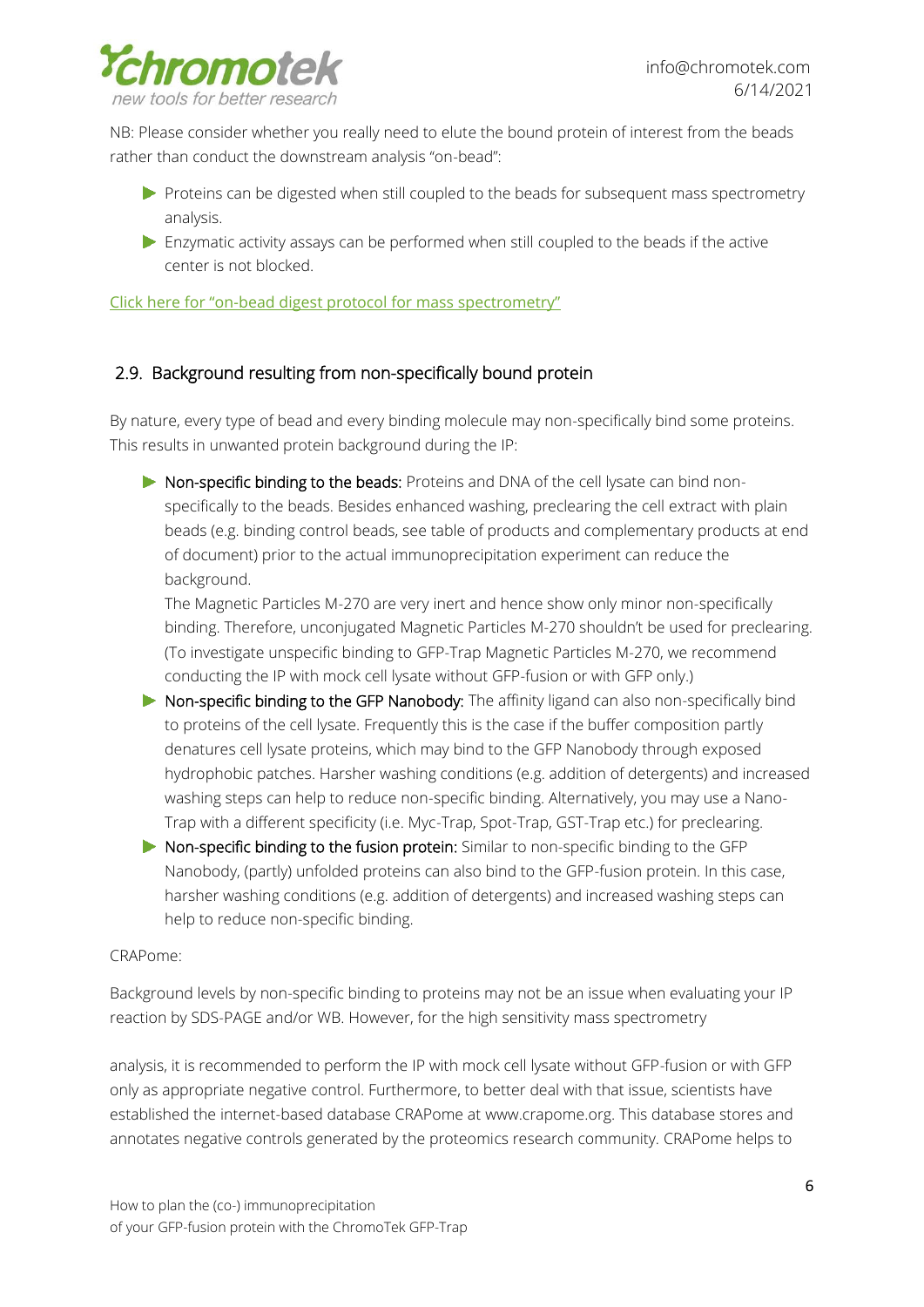

determine the background contaminants--for example, proteins that interact with the solid-phase support, affinity reagent or epitope tag.

# <span id="page-6-0"></span>2.10. Reproducibility

The GFP-Trap's GFP-Nanobody is a very stable single polypeptide chain binding protein that is recombinantly expressed virtually without lot-to-lot variations. This recombinantly produced GFP-Nanobody in combination with stringent quality control procedures makes GFP-Trap a robust and reproducible tool for reliable GFP-fusion protein immunoprecipitation results.

# <span id="page-6-1"></span>3. Further reading

Many researchers have used the GFP-Trap for multiple applications in several high impact publications that ChromoTek collects in a literature database. We are frequently updating our database, currently there are about 1,600 publications for the GFP-Trap (as January 2020). You can search by organism, product and application at [www.chromotek.com/references/](https://www.chromotek.com/references/), to find publications relevant for you.

Also, you will find a section on frequently asked questions at [www.chromotek.com/faq/](http://www.chromotek.com/faq/) and a trouble shooting guide here [https://www.chromotek.com/fileadmin/content/PDFs/Troubleshooting\\_guide/Troubleshooting\\_g](https://www.chromotek.com/fileadmin/content/PDFs/Troubleshooting_guide/Troubleshooting_guide_Nano-Traps.pdf) [uide\\_Nano-Traps.pdf](https://www.chromotek.com/fileadmin/content/PDFs/Troubleshooting_guide/Troubleshooting_guide_Nano-Traps.pdf) .

#### See for yourself and request a free GFP-Trap sample

(<https://resources.chromotek.com/nano-trap-sample>)

**[Free sample](https://resources.chromotek.com/nano-trap-sample)**

### <span id="page-6-2"></span>4. List of GFP-Trap and complimentary products (for research only)

| Product                                                        | Product code       |
|----------------------------------------------------------------|--------------------|
| GFP-Trap® Agarose (10, 20, and 100 reactions)                  | gta-10; -20; -100  |
| GFP-Trap® Agarose Kit (20 reactions)                           | gtak-20            |
| GFP-Trap® Magnetic Agarose (10, 20, and 100 reactions)         | gtma-10; -20; -100 |
| GFP-Trap® Magnetic Agarose Kit (20 reactions)                  | gtmak-20           |
| GFP-Trap® Magnetic Particles M-270 (10, 20, and 100 reactions) | gtd-10; -20; -100  |
| GFP-Trap® Magnetic Particles M-270 Kit (20 reactions)          | gtdk-20            |
| iST GFP-Trap Kit for IP/MS (8 reactions)                       | gtak-iST-8         |
| Binding Control Agarose (20 reactions)                         | bab-20             |

How to plan the (co-) immunoprecipitation of your GFP-fusion protein with the ChromoTek GFP-Trap